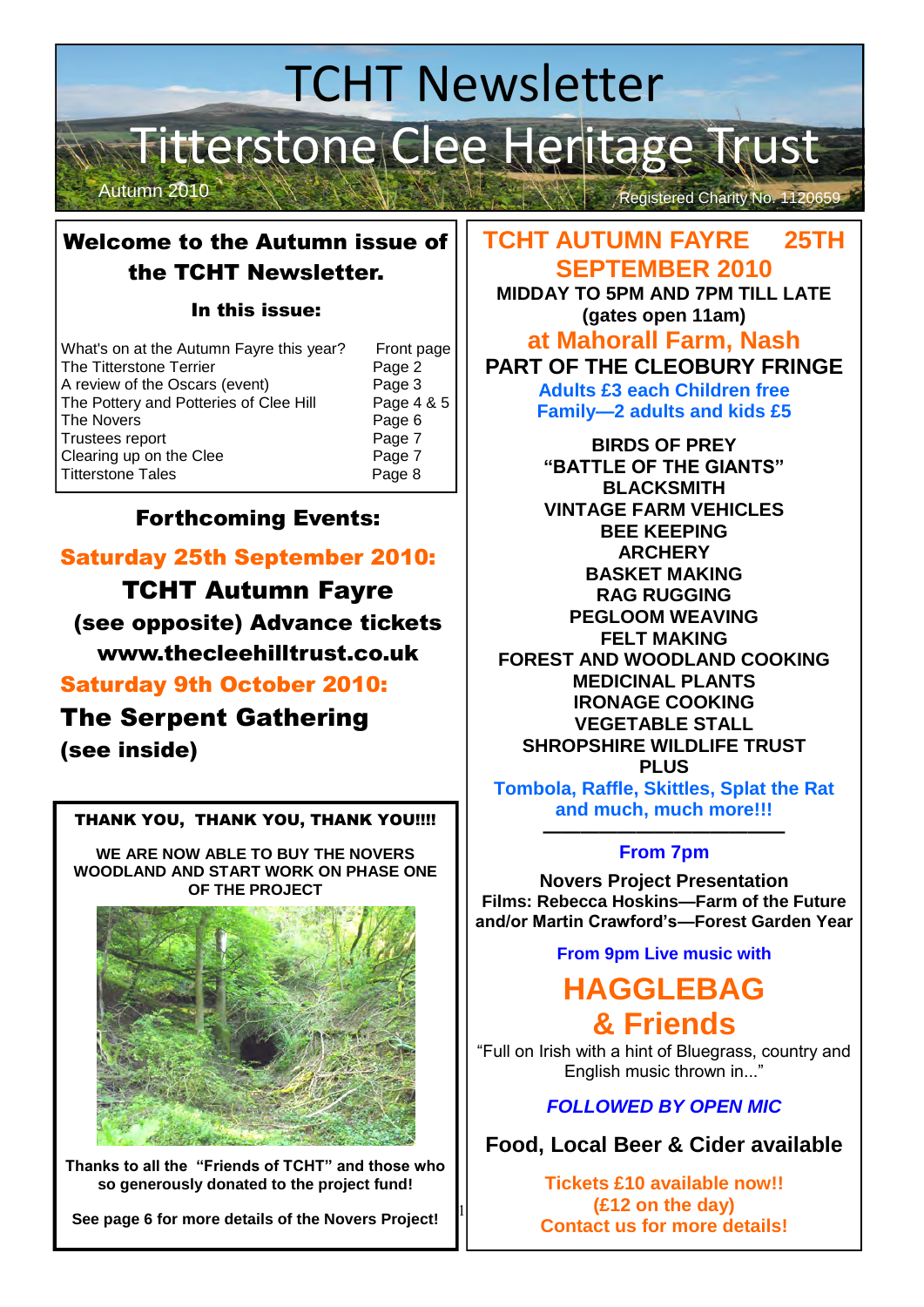## The Titterstone 'Terror' Richards Castle Soap Box Derby July 2010

Sitting in the cramped cockpit of the Titterstone Terrier, built to accommodate Darren's somewhat All instinctive now, no time for thought, steering slimmer figure than my own, perched atop the ramp wheel is a live thing, half way down the long right waiting for the soapbox ahead to launch and hand curve. Bottom left hand bend in sight. Try for a beginning to think **"***what the …. am I doing here"***.** racing line steer to the right and aim for the left When the plan was hatched 2 months ago it apex, haul on the brake, slows a little, then through seemed like a good idea, now I'm not so sure. With the bend, still on the tarmac, still in one piece, going three weeks to go to the run it had still been a cosy to make the finish. plan. Then a flurry of activity by Darren and Dingle created the TT. Small and beautifully marked and Through the finish, feels like a hundred miles an from its first prototype run, which ended in disaster hour not the 30 odd that it is. Bounce up onto the on the Dhustone Lane as the TT tried its hardest to grass into the finish area and swing the wheel round spit Darren out, very much with a will of its own. My to miss the straw bales. Helmet off and struggle to first drive of the slightly modified beast should have extricate myself from the TT cockpit. been a discrete test run on Titterstone summit. That was sabotaged by Darren driving the TT into a large The force on the last left hand bend has buckled the metal gate and buckling a wheel, back to the shed. offside front and rear wheels, our ancient post office So instead here I sit for a first run before an bike wheels were not built to take the side forces audience of several thousand spectators lining the generated hopping around bends for a fall of 50m in Richards Castle course, *"so no pressure then,*  500m. But we are otherwise both intake, and the *Hey Ho !".*

The gates up and were off. First run I tell myself so relief when Darren similarly buckles the last pair of take it slow and easy after all I have never done replacement wheels on his next run, I don't have to more than sit in the thing before. I totter down go again, **phew !!**!. hauling on the brake on every bend and with the commentators voice in my ear saying "this could be the wooden spoon run". *"Damn right , I'm down here, your up there and I'm going quite fast enough for a first time ever in this contraption"*. Then the last bend, over the line and bounce to a stop. *"Made it, but two more runs to go !".*

*"Glutton for punishment, idiot, old enough to know better"* are just a few of the thoughts flitting through my head as I sit all too soon once again on the launch ramp. This time no excuse of being the first run either, have to go for it. "*After all its just a soapbox, gulp!"*

The gates up and the TT roles down the ramp. *"so far so good".* Gathering speed now, keep off Would I do it again, **YOU BETCHA !** But hopefullythe brake, not that it does much. A short straight, with suspension and with better brakes. Thanks to not too bad, quite enjoying it, then into the first Darren and Dingle for building the TT and to Lee for bend, a 90 degree left, brake short and hard and the paintwork. The TT will be on display at the into the bend. Through and going well, another TCHT Autumn Fayre. straight, longer and faster than the first, gathering speed, letting the TT go, hanging on, then into the Watch this space for News on the Dhustone Derby chicane, cattle grid on the left, aim to the right between bales of straw, haul on the brake then let CONGRATULATIONS TO DARREN & JANE ON her go, through. Then the hill proper opens up, THE RECENT BIRTH OF THEIR NEW DAUGHTER steeper now curving to the right and with a less than smooth surface *Oh SUGAR !*

The TT is bucking, jumping from wheel to wheel, no suspension so from 4 wheels to two wheels to airborne in as many seconds. Back wheels trying to overtake front. The TT jumps sideways to the left then back to the right.

time keepers clock shows a respectable time, so honour is satisfied. But I have to admit to a level of



**Glynn Barratt** (soapbox survivor)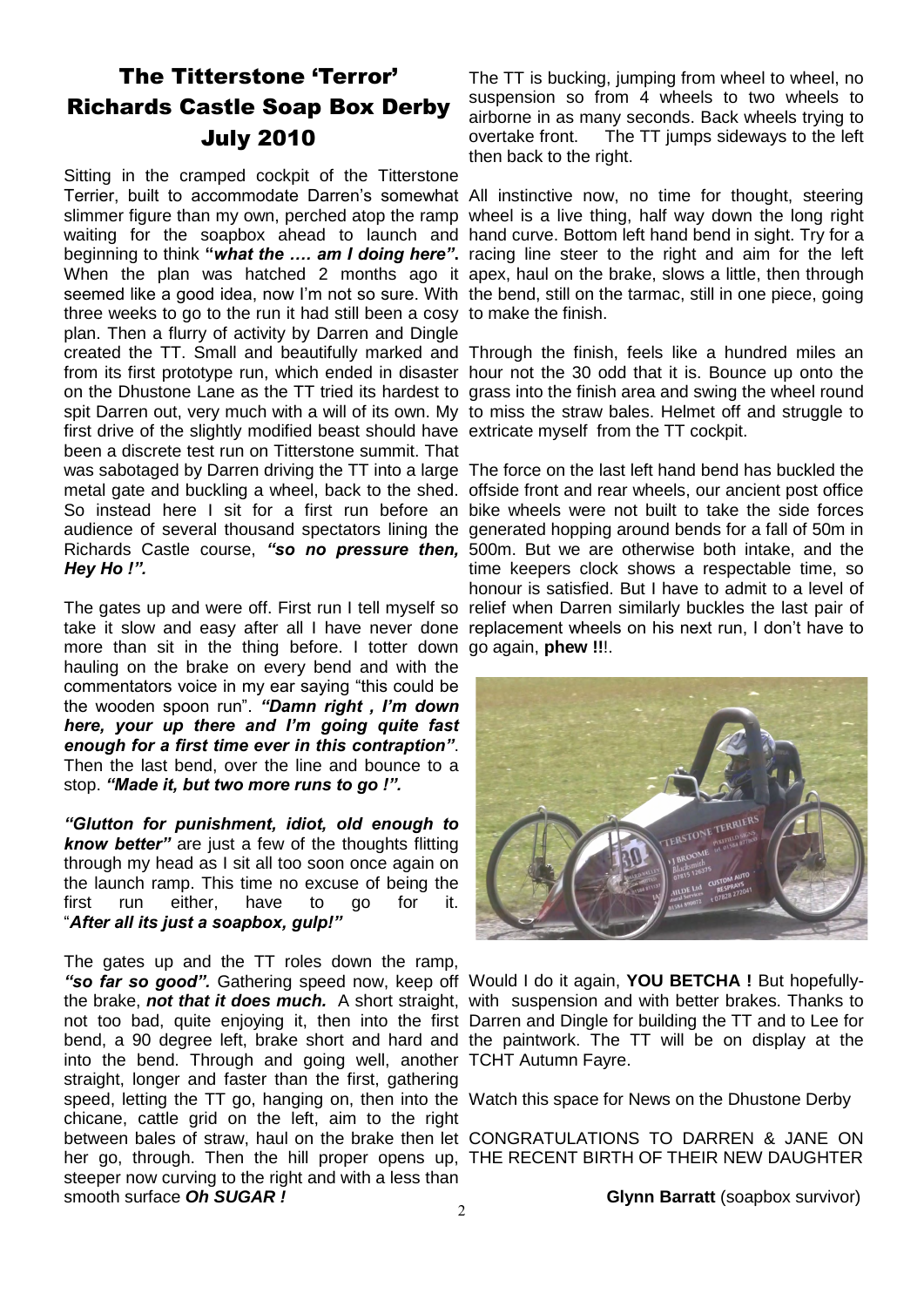## A Review of the Oscars (event) By Chris King Turner

Tuesday 29<sup>th</sup> of June was the TCHT illustrated talk and film show evening down at Oscars in the Assembly Rooms, Ludlow. A very good turn out of about 50 people came to learn more about the archeology and history of both the hill and the people that have worked and lived there. The three presenters were refreshingly contrasting and served to keep the audiences interest and to promote the work of the TCHT.

Glynn Barratt started the evening with a comprehensive presentation of the history of Clee Hill spanning from prehistoric times to the present day with brilliant visual displays and a fascinating talk. The talk was a bringing together of many previous research projects on the hill and also new unpublished work which was genuinely interesting about aspects of the history previously unknown. The amount of research and information was first class and the passion of interest that Glynn has about the hill was clear.

talked about the ground breaking engineering **Story Walk by Suzanne Tho-**Alf Jenkins then recounted his invaluable memories of his time living on the hill which added some first hand realism to the evening. He talked about his memories being brought up on the hill and the characters he met that worked in the once thriving quarries. The importance of the lime quarrying particularly at the Novers were explained and how it was quarried then burned and the importance of the end use of the lime. He highlighted the multitude of other small industries that once existed including the brickyards, the stone nappers, and the Bell pits which all served to compliment the main quarrying industry. He also challenges that were implemented Including the Benson Brook Hydro Scheme, the Inclines and the Arial ropeway.

Chris Neal then highlighted the dreadful situation with the recent illegal poisoning of the Peregrines on Clee Hill and also highlighted the dangers to the public and other animals that this act could have led to. He also showed various films explaining about the vital conservation work he is involved with concerning endangered species in different parts of the world. His captivating flying display, with several of his much loved birds including Molly a 12 year old barn owl provided a fitting finale to the event.

A thoroughly good evening, which was extremely well received and a real achievement for the Trust to make good headway in explaining what TCHT is trying to do.

## **The Serpent Gathering**

**9**



**COLLEGE DE** 

**From Midday at the** 

**2010** 

**Sat**

**th Oct** 

**Royal Oak Clee Hill**

# **Prehistoric Titterstone Clee**

**a talk by Glynn Barratt** 

## **Tales of Titterstone**

**mas** 

**Join us later from 7.30pm** 

**"Sing Say or Pay"**

**Donations to Titterstone Clee Heritage Trust For more details please visit** 

www.thecleehilltrust.co.uk

Well done to all who were involved! CKT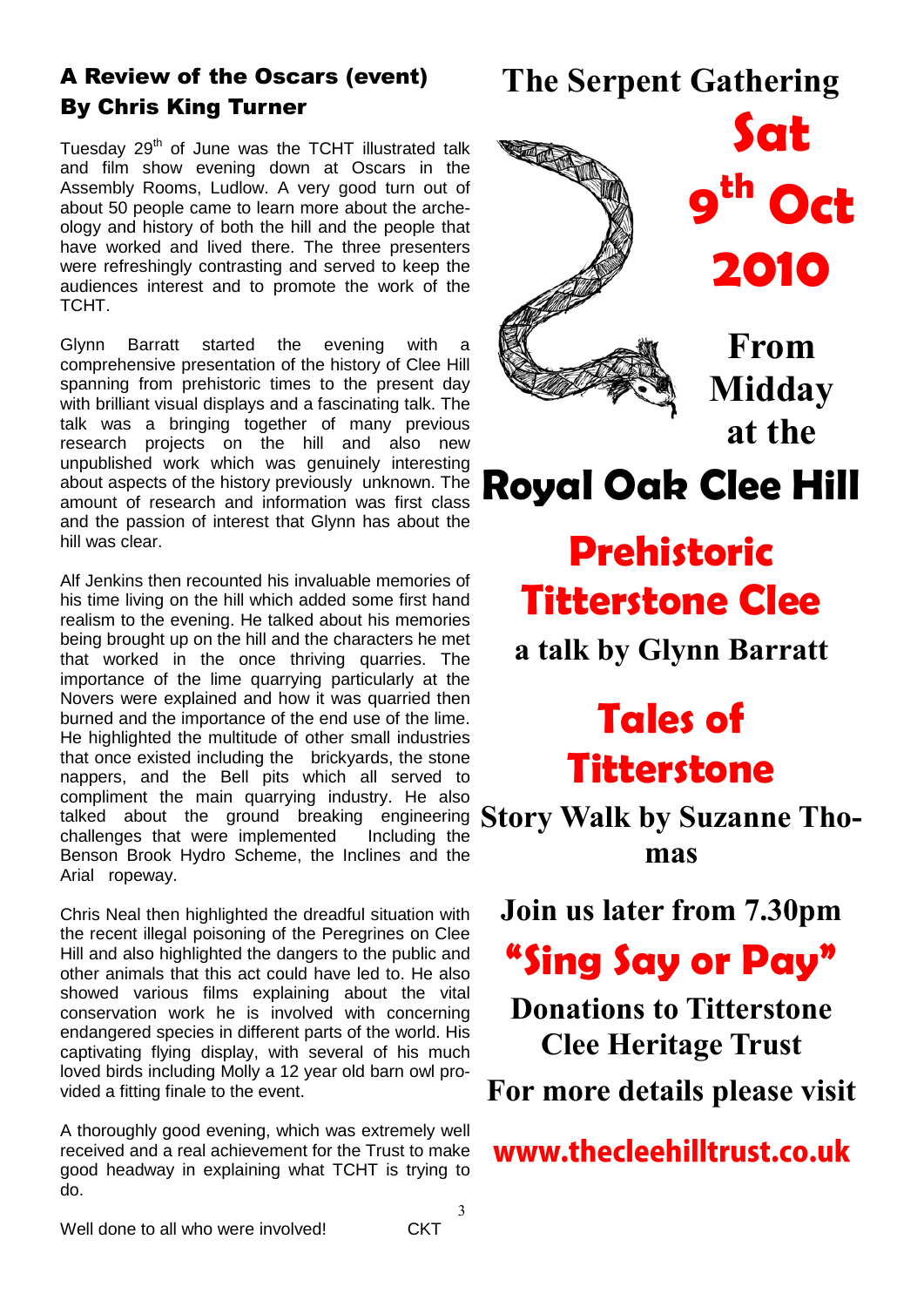## The Potteries and Pottery of Clee Hill By Sue Dawes

Sue"s article about the clay stuff that comes out of the hill and what people made with it in the days when they didna av no telly! :)

#### **Slipware shards found at Hopton Wafers, are these from Clee Hill potteries ?**

#### **Making Traditional Slipware:**

Slipware is a clay pot that has been decorated with a coloured SLIP '(a liquid coloured clay) Lead-glazed and fired in a kiln to an earthenware temperature between 890c and 1100c.

The decorative slipware process is the same for all slipware pieces. First the body of the pot is formed; all the pieces that have been found in our garden at Hopton have been made from a light buff or pinky clay and all the broken pieces seem to have come from shallow bowl shapes.

The slip decoration starts by pouring a thin coating of the liquid clay over the whole surface of the clay body. The pouring slip has a thin batter like consistency and is usually of a contrasting colour to the body of the clay, for example, brown on white. The samples that have been found at Hopton have a brown slip on a buff body and a white slip on a buff body.

Slip trailing is the method of applying the decorative pattern on to first slip layer. The decorative pattern can be applied using a quill, rubber bulb or pipette or any vessel that can allow the controlled application of thin lines of coloured slip.

Once the body of the pot has been covered with a layer of coloured slip a decorative pattern in a contrasting coloured slip is trailed over the top, the patterns can be very complicated and depict plants, people, and animals or have just simple lines that have been drawn through each other. The final stage is the application of the glaze which sealed the surface and gave the pot its characteristic glossy appearance.

The examples from our garden have several simple line patterns on the surface: -

1. The Smallest piece has a pinky/ buff body with a brown slip covering and a white line slip trailed over the surface. This can be easily seen on the cross section. There is a very warn glazed surface.



2. A buff body with a shallow curve to the surface, the rim has been finished with a regular pinched pattern that was done before the slip pattern had been applied. In cross section you can see that the body was coated with a white slip and then a brown fine line slip trailed on the top surface, while the slip was still wet you can see where the potter then pulled the brown through the white to form a swirl pattern. This piece has also been glazed to give the glossy surface which now has a crackled appearance.

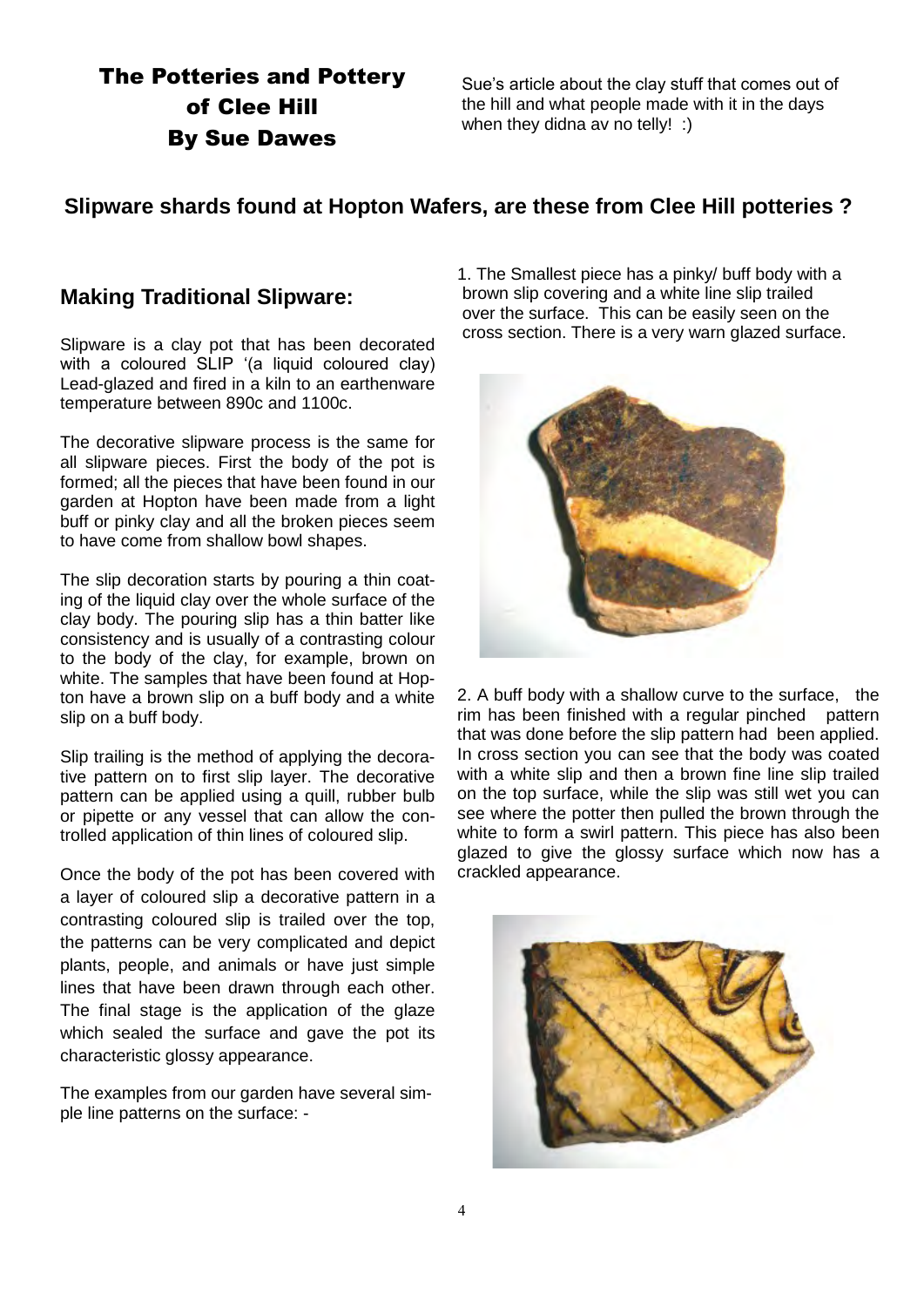3. The largest of these pieces has a dark buff body and from the curved surface it must have once been from a large flattish platter with a slightly flared edge. The edge has been very neatly finished with a regular pinched rim done before the slip pattern had been applied. In cross section you can see that the body was coated with a white slip and then a brown line slip trailed over the surface in a circular pattern, once this had been done and while the slip was still wet a fine pointed tool was used to pull the brown line through the white to give this regular spiky pattern. This was also glazed. On this piece you can also see the that there was a small amount of glaze on the back that had been stuck to something while it was in the kilnOn both of the clay samples with the pinched edges there is no glaze on the rim of the samples.



This method of decoration has to been done quite quickly before the clay slip dries, if the slip dries too much you would not be able to draw the coloured slips through each other to create a pattern.

There are other pattern types that can be achieved for example: -

**Sgraffito:** - This means 'scratched' so the potter would scratch a pattern through one slip to the contrasting clay underneath, this method can only be undertaken when the clay is at the leather hard stage.

**Feathering**: - The base clay is covered with a thin layer of slip and then immediately lines of a contrasting colour are trailed onto the surface. Taking a fine pointed tool first draw the point through the slip one way then through the slip in the opposite direction almost creating a fish tail pattern.

**Marbling**: - First coat your plate with a white slip then while still very wet trail onto the surface a few widely spaced line of a contrasting slip and gently move the plate around, causing an pattern to emerge.

None of these pattern types have been found on the examples found at Hopton.



Examples of Clee Hill potters work

The Clee Hill pottery industry grew up alongside the brick making industry, based on the wide range of clays available on the hill and on the expertise of kiln firing within the brick industry. The potteries themselves were small cootage industries with several examples recorded in census information in the mid 19th century. The Candlehouse toll house at Angel Bank was recorded at 1851 census as: 'Potter and Turnpike keeper', as was a farm site at Bitterley and The Pothouse on Hopton Bank. The industry seems to have been in decline by 1860.

If by any chance you have examples or photographs of pottery that may have been made in the Clee Hill potteries TCHT would love to hear from you so we can build up a collection of styles and types relating to this past local industry.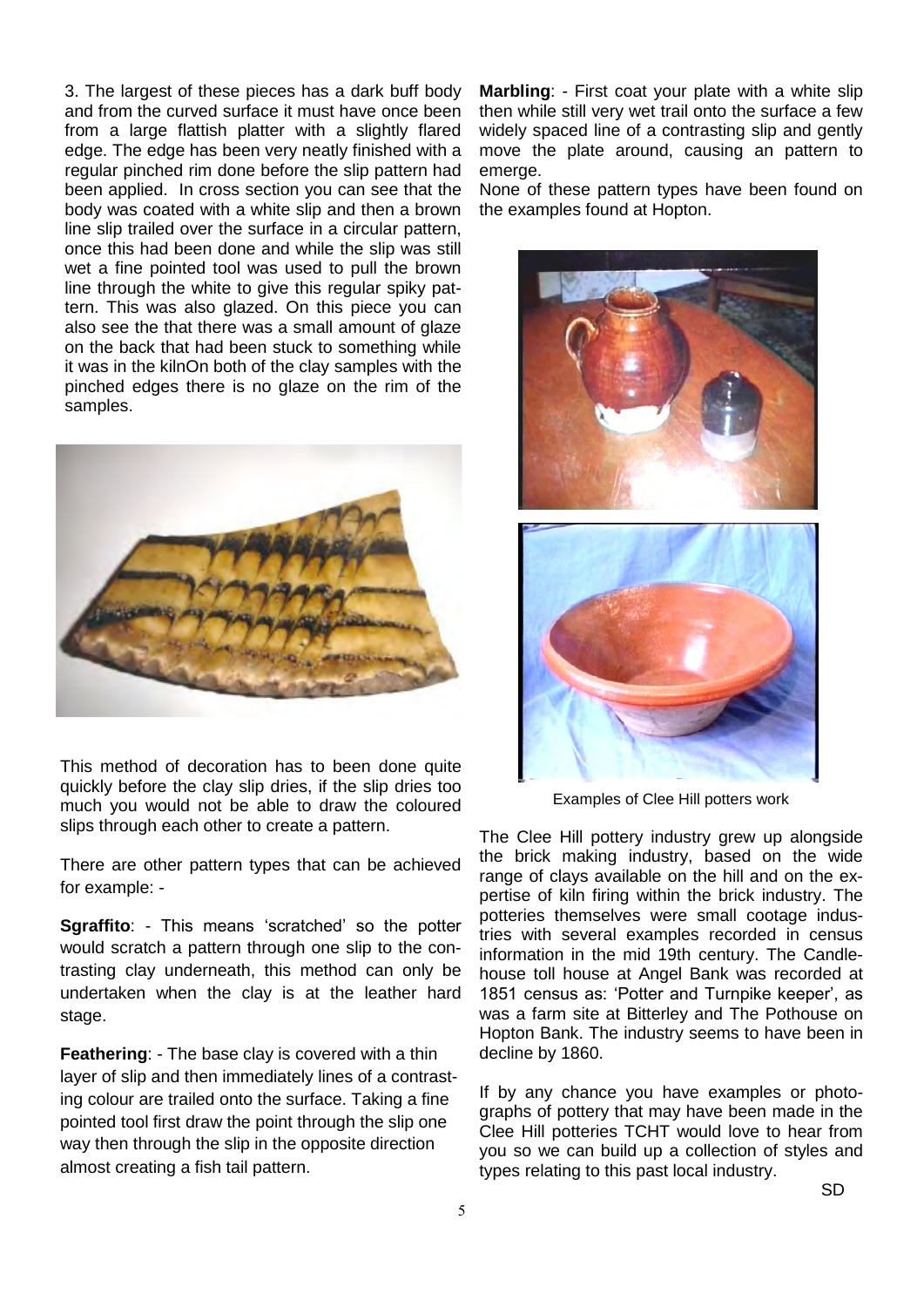#### **THE NOVERS PROJECT UPDATE;**



In 2006 a catalyst to the foundation of TCHT was the coming onto the open property market of a unique piece of historic landscape, **The Novers Limestone Quarry.** The slopes of Titterstone Hill was once all forested but charcoal burning for the early iron industry, limestone, coal and stone extraction over a period of some 400 years removed all but tiny pockets of the early forest. The Novers comprising some 28 acres at Knowlegate, on the Tenbury road is a unique example of the early lime quarrying industry which flourished from the  $17<sup>th</sup>$ century to the early 20<sup>th</sup> century.

The site is one of Titterstone"s secret places, an important historic site but perhaps more importantly one of the few pockets of relic woodland left on the hill. When the quarrying ceased the site was abandoned and slowly the native woodland came back, regenerated from the ancient forest seed bank. Hidden within the woodland lie ancient quarry working, remains of buildings, a mine and lime kilns, it is also home to a wealth of wildlife and **a truly magical place which captures the imagination of all who visit it.** 

TCHT recognised the importance of this landscape and launched a project in 2006 to protect the site and to secure it as a community access woodland. TCHT approached the owner who agreed to allow the Trust time for the purchase price to be raised. They also lobbied English Heritage and convinced them that the site was of such value that English Heritage agreed to give 90% of the site protection as a Scheduled Ancient Monument, a designation which gives the Novers the same national importance as sites such as Ludlow or Stokesay Castles.

Once purchased TCHT plan to make the site accessible as a community access woodland for local people and visitors to the area to enjoy the tranquility of this secret place. The first stages once acquired will be the provision of a circular walk to allow people safe access to this truly fascinating landscape. Information will be gathered and on-site interpretation will allow the history of the area to come alive for visitors to enjoy. It will also be available as an educational facility for local and ultimately more distant schools, to bring children of all ages to enjoy access to this unique landscape.

TCHT plan to manage the woodland to increase its biodiversity setting aside areas for wildlife, they will work with Shropshire Wildlife Trust in this respect. TCHT will also organise and deliver various activities for people to become practically involved in. environmental courses including coppicing, processing coppiced products, fence construction, wildlife watching. The archaeological elements of the site will be used to explain the history of Clee Hill and to allow people experience of recording and conserving our local heritage.

And in the longer term there will be the creation of a forest garden, which will be managed to promote the native and traditional forest plants, that were once gathered as food by our ancestors. Children and adults will be able to experience how difficult or how rich life was in the distant past with a series of experience based events. The Novers project will create a resource which will be unique in the county and a project of national significance

TCHT has worked towards this vision for the last three years, putting together a series of grant applications to funding bodies. Some have failed but some have been successful so that now the acquisition and start of the project is very close. The project has been generously supported by a grants from the now abolished Shropshire District Council and more recently by Natural England"s Natural Assets grant programme and by the Aggregate Levy Sustainability Fund.

6 www.thecleehilltrust.co.uk GB**The final part of the funding has come from the very kind donations given by members of the community of Titterstone Clee.** Launched at an open meeting in Knowbury village hall, and unanimously endorsed by the audience present the Novers appeal has successfully raised the remainder of the purchase price for the woodland and the project will be started in September. **THANK YOU ONE AND ALL**. Please see the TCHT website for more details over the next few months.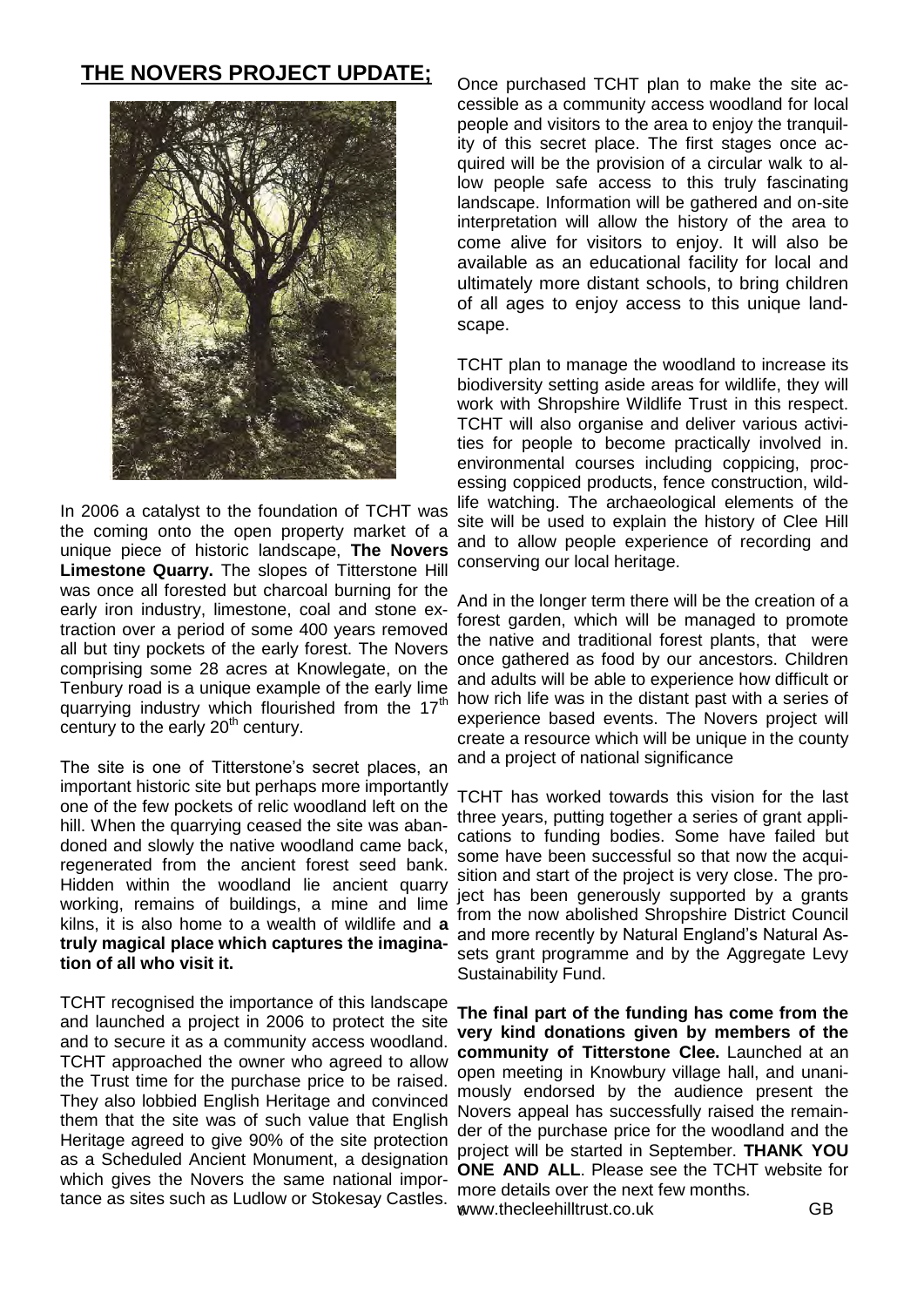#### Clearing up on the Clee The litter pick 30th July 2010 By Suzanne Thomas

9 am on a Friday morning, we gathered at Clee Hill Village Hall to prepare. Heidi Steele from Shropshire Councils Street Scene had brought together many people from the different groups on Clee Hill, including the Landowner Mr Mark Wiggin, Cllr Richard Huffer, The Commoners Association, TCHT, AONB, Clee Hill Forum, the Youth Forum and Shropshire Wildlife Trust to join together in clearing up our wonderful hill.

After a short talk by Heidi and introduction by the Environment Agency representatives as to what you can pick up and what you call them in for, we were issued with gloves, pinchers and fluorescent yellow "westkots" and ventured up Dhustone Lane. We started with a bag each and these were soon filled up with cans, and bottles, and bits of rubbish that somehow or other got up there. Tyres enough to line the Top Gear test track and a lawnmower!



Great chunks of Scrap metal, bits of cars, were all hauled together and taken away to the Council Tip where things like that really should be disposed of! The youngsters that joined us were brilliant and the old stable block was almost sparkling when they"d done!

But it wasn't all Rubbish; among the waste and the twisted metal, there were seemingly delicate Harebells, and above us as we litter picked were many Ravens, the true guardians of the Hill top.

I heard them calling out, and was greeted by the aerial display of 10 or so amazingly agile birds, some young, and some elders. All fascinating. They followed us across the skyline as we moved from the car park round to the stables. And I hope they approved of our efforts.



It was a very productive day, both in terms of clearing away the litter and the coming together of many groups and people who have a common interest in the preservation and conservation of the fabulous Hill that is Titterstone Clee.

There are plans to do more litter picks, so if you"d like to help, please keep an eye open for the councils posters, or check our website **www.thecleehilltrust.co.uk** as we"ll be promoting this worth while venture there too!